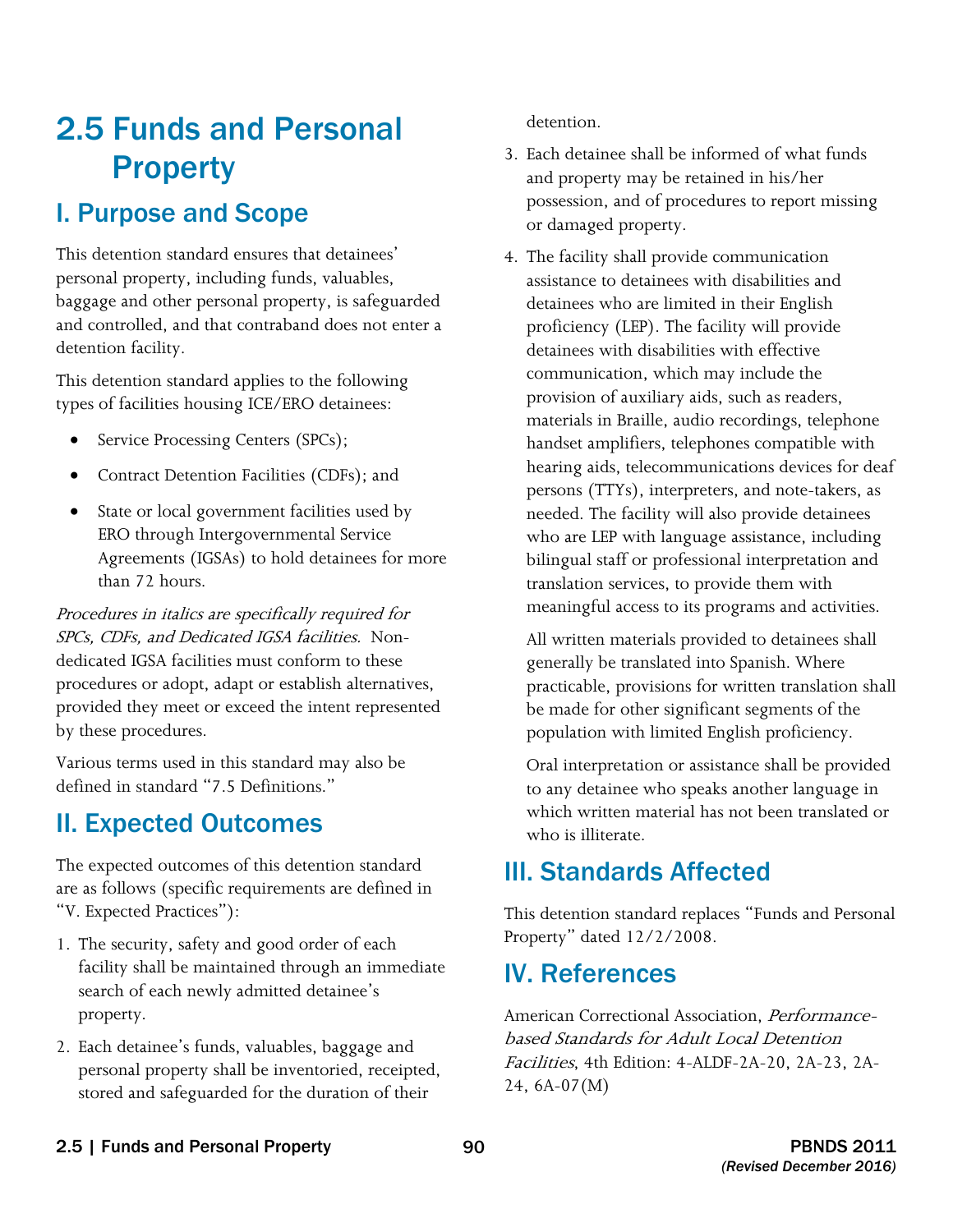ICE/ERO Performance-based National Detention Standards  $2011 \cdot$  " $2.3$  Contraband."

## V. Expected Practices

### A. General

All detention facilities are required to have written policies and procedures to:

- 1. account for and safeguard detainee property from time of admission until date of release;
- 2. inventory and receipt detainee funds and valuables;
- 3. inventory and receipt detainee baggage and personal property (other than funds and valuables);
- 4. inventory and audit detainee funds, valuables and personal property;
- 5. return funds, valuables and personal property to detainees being transferred or released and
- 6. provide a way for a detainee to report missing or damaged property.

In many facilities, detainee funds are deposited in the detainee's commissary or canteen account. Any facility without a commissary shall provide:

- 1. a cash box for currently held detainee funds, which can be accessed only by designated supervisor(s) and/or property officer(s);
- 2. valuable-property envelopes, which can be accessed only by designated supervisor(s) and/or property officer(s) or
- 3. a dedicated safe for the cash box and property envelopes.

All facilities, at a minimum, shall provide:

- 1. a secured locker for holding large valuables, which can be accessed only by designated supervisor(s) and/or property officer(s) and
- 2. a baggage and property storage area that is secured when not attended by assigned

admissions processing staff.

Both the safe and the large-valuables locker shall either be kept in the shift supervisor's office or otherwise secured in an area accessible only to the shift supervisor.

The baggage and property storage area shall be maintained in a clean and orderly manner and inspected as often as necessary to protect detainee property.

#### B. Contraband

In accordance with standard "2.3 Contraband," if any unauthorized personal property is contraband, it must be surrendered to staff for securing, receipting and inventorying.

#### C. Notice to Detainees

The detainee handbook or equivalent shall notify the detainees of facility policies and procedures related to personal property, including:

- 1. which items, including cash they may retain in their possession;
- 2. that, upon request, they shall be provided an ICE/ERO-certified copy of any identity document (e.g., passport, birth certificate), which shall then be placed in their A-files;
- 3. the rules for storing or mailing property not allowed in their possession;
- 4. the procedure for claiming property upon release, transfer, or removal;
- 5. the procedure for filing a claim for lost or damaged property and
- 6. access to detainee personal funds to pay for legal services.

#### D. Admission

Staff shall search all arriving detainees' personal property.

Staff shall search and inventory detainee property

2.5 | Funds and Personal Property 91 PBNDS 2011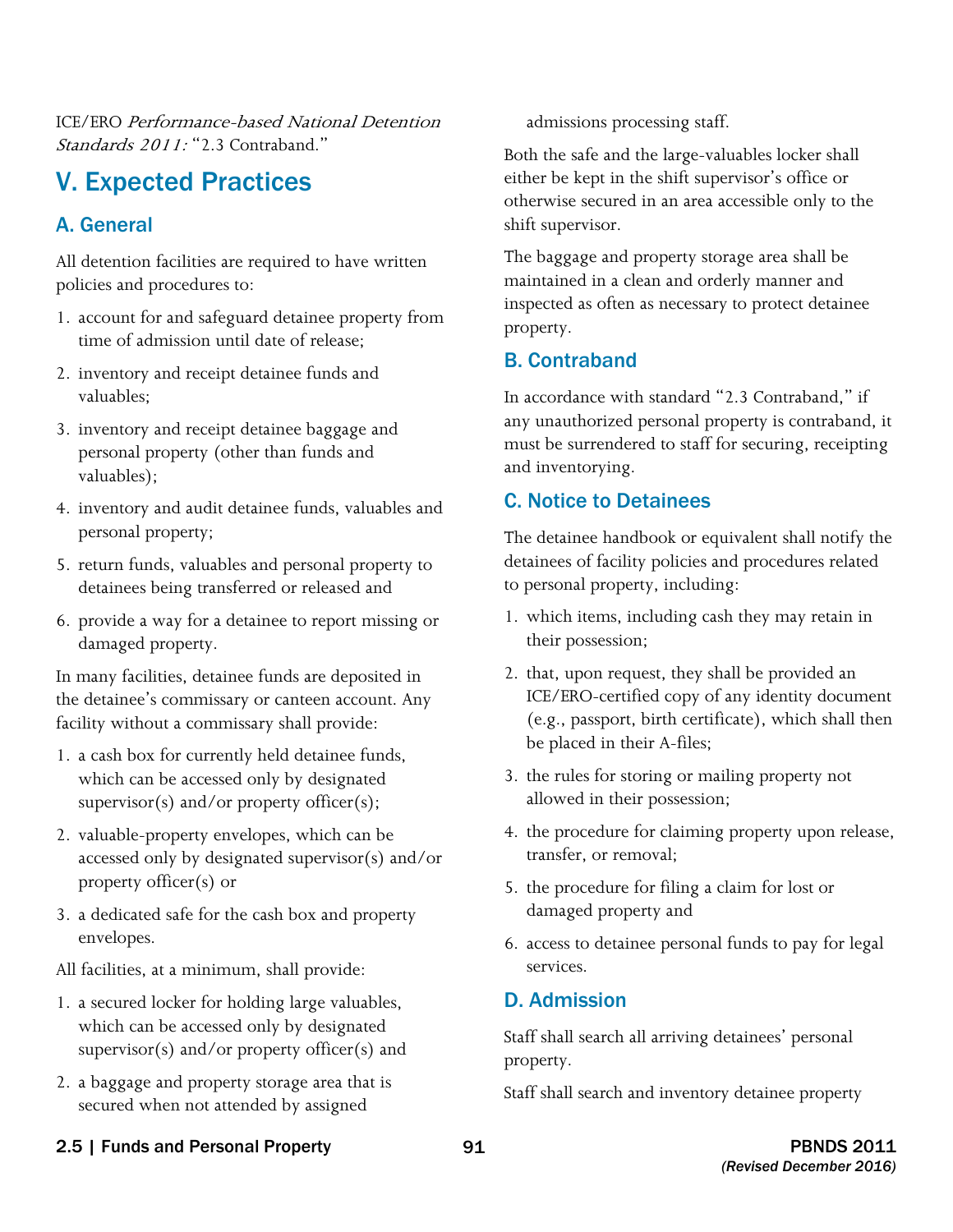only in the presence of the detainee(s), unless instructed otherwise by the facility administrator.

Medical staff shall determine the disposition of all medicine accompanying an arriving detainee.

 the event that personal property is lost or forgotten Standard operating procedure shall include obtaining a forwarding address from every detainee for use in in the facility after the detainee's release, transfer, or removal.

### E. Limitations on Possession of Funds and Personal Property

- much cash each detainee may keep. 1. The facility administrator shall establish whether a detainee may keep cash in his/her personal possession while in detention and, if so, how
- 2. Detainees may keep a reasonable amount of personal property in their possession, provided it poses no threat to detainee safety or facility security. Detainees shall be granted an opportunity to store excess property with a third party or, with the facility administrator's permission, in the facility's personal property storage area.
- 3. Identity documents (e.g., passports and birth certificates) are held in each detainee's A-file. Upon request, staff shall provide the detainee a copy of a document, certified by an ICE/ERO official to be a true and correct copy.
- 4. For each housing area, the facility administrator shall designate a storage area for storing detainee personal property.

 security or good order of the facility: Each detainee shall be permitted to keep in his/her possession reasonable quantities of the following, as long as a particular item does not pose a threat to the

- 1. small religious items including religious jewelry items;
- 2. religious and secular reading material

(softbound) and correspondence;

- 3. legal documents and papers, including property receipts;
- 4. up to ten photographs measuring no more than  $5" \times 7"$ :
- 5. prescription glasses;
- 6. dentures;
- 7. personal address book or pages;
- 8. wedding ring; and/or
- 9. other item(s) approved by the facility administrator or chief security officer.

Examples of items detainees may not retain include the following:

- 1. cash in excess of the established facility limit;
- 2. any negotiable instrument;
- 3. jewelry, other than small religious items and wedding rings;
- 4. other items of value, for example, cameras, radios, stereos;
- 5. personal clothing and hygiene items when the facility provides them;
- 6. drugs and medications not prescribed or authorized by facility medical staff and
- 7. prohibited publications, including but not limited to: publications depicting activities that present a substantial risk of physical violence or group disruption (e.g., material dealing with selfdefense, weaponry, armaments, explosives, or incendiary devices); publications containing sexually explicit material; or publications describing the production of drugs, alcohol, or weapons.

Every housing area shall have lockers or other securable space for storing detainees' authorized personal property. The amount of storage space shall be proportional to the number of detainees assigned

2.5 | Funds and Personal Property 92 PBNDS 2011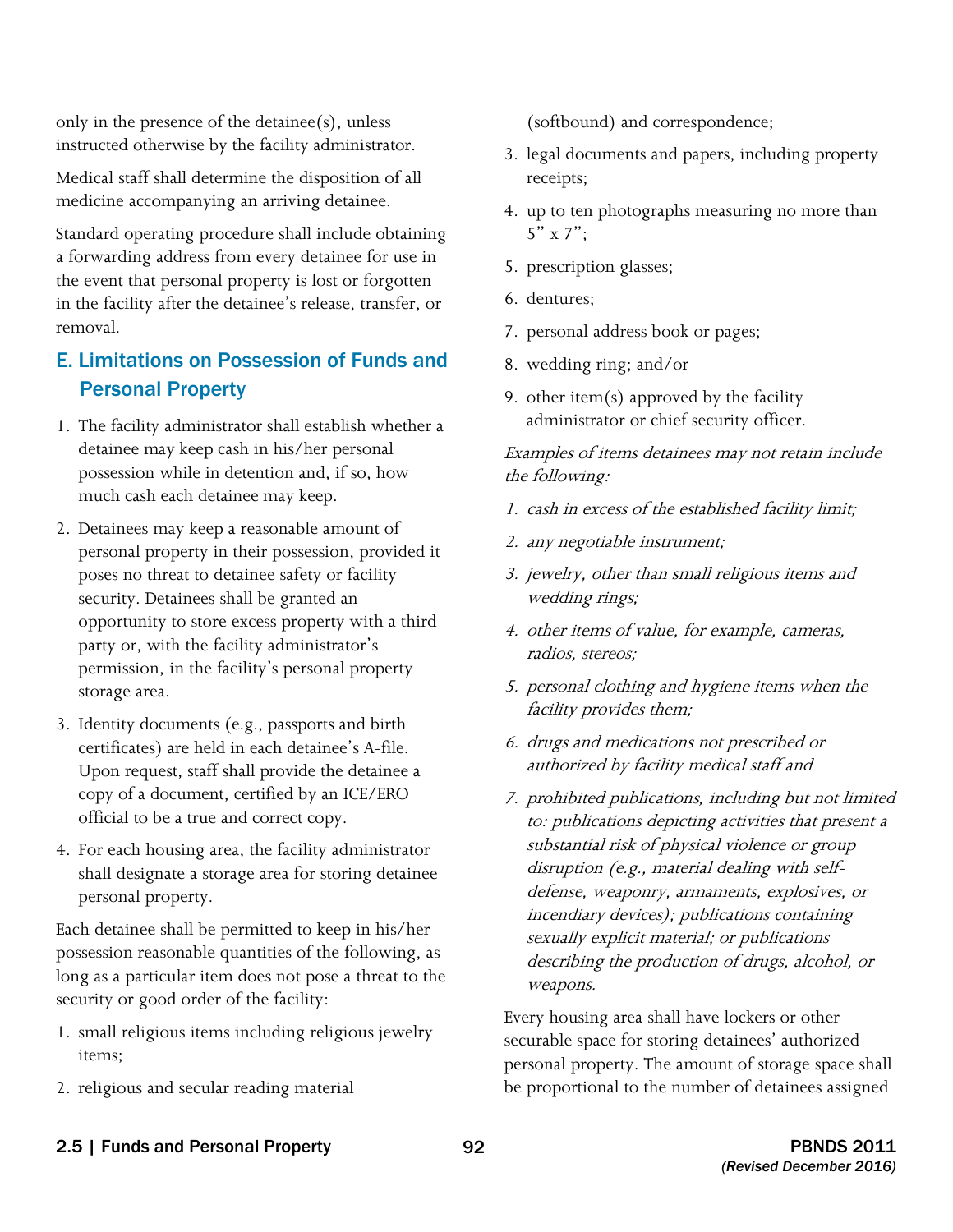to that housing area.

Space constraints may cause the facility administrator to limit the number of newspapers, magazines, etc., allowed to each detainee.

#### F. Excess Property

To prevent overcrowding and related storage problems, staff shall encourage detainees to send extra suitcases, televisions and other "soft" (not illegal or dangerous) contraband to a third party of his/her choosing.

- 1. The facility may make shipping arrangements for a detainee requiring such help.
- 2. If a detainee does not provide an appropriate mailing address within 30 days of entry, the facility may make reasonable accommodations to store the property until the detainee's removal or release. Ordinarily the amount stored may not exceed 40 pounds.
- 3. If a detainee does not provide an appropriate mailing address or is unable to pay the postage, the facility administrator may dispose of the property in accordance with standard "2.3 Contraband," after providing the detainee with written notice.
- 4. When personal property is shipped, staff shall prepare an inventory record and shall maintain a copy in the detainee's detention file.

### G. Officer Processing of Funds and Valuables

Facilities lacking automated detainee funds systems must process detainee funds and valuables as follows.

#### 1. Funds

 For recordkeeping and accounting purposes, use of detainee's possession, and a separate G-589 form or its equivalent is required for each kind of currency the G-589 Property Receipt form or its equivalent is mandatory to inventory any funds removed from a

and negotiable instrument.

 presence of the detainee. Separate documentation Removal and inventory of detainee funds shall be conducted by at least two officers and in the should be made for each kind of currency and negotiable instrument, and should include detainee identification information and a description of the amount and type of currency or other negotiable instrument inventoried. Officers should then deposit the funds with a copy of the documentation in the drop safe or similarly secured depository.

#### The G-589 shall include:

- a. the detainee's A-number or facility detainee number in the center area, just above the biographic information;
- b. the ICE facility designation code ("DETLOC");
- c. the current date;
- d. the complete name of the detainee, printed legibly;
- e. in the "Quantity" column, the number of checks, money orders, or other negotiable instruments and
- f. in the "Description" column:
	- 1) the amount and type of currency, the kind of check, money order, or other negotiable instrument;
	- 2) the name of the issuing bank, the register or check number and the account name;
	- 3) for U.S. currency, the dollar sign (\$) followed by the dollar amount (e.g., \$100); and
	- 4) for foreign currency, the currency amount followed by the type (e.g., 140 Japanese Yen, 300 Euros, 4,000 Mexican Pesos).

For a detainee with more than one kind of negotiable instrument, the officers shall prepare as many G-589 or equivalent forms as necessary to list separately all checks, all money orders, each additional category of negotiable instrument; and

#### 2.5 | Funds and Personal Property **93** 93 PBNDS 2011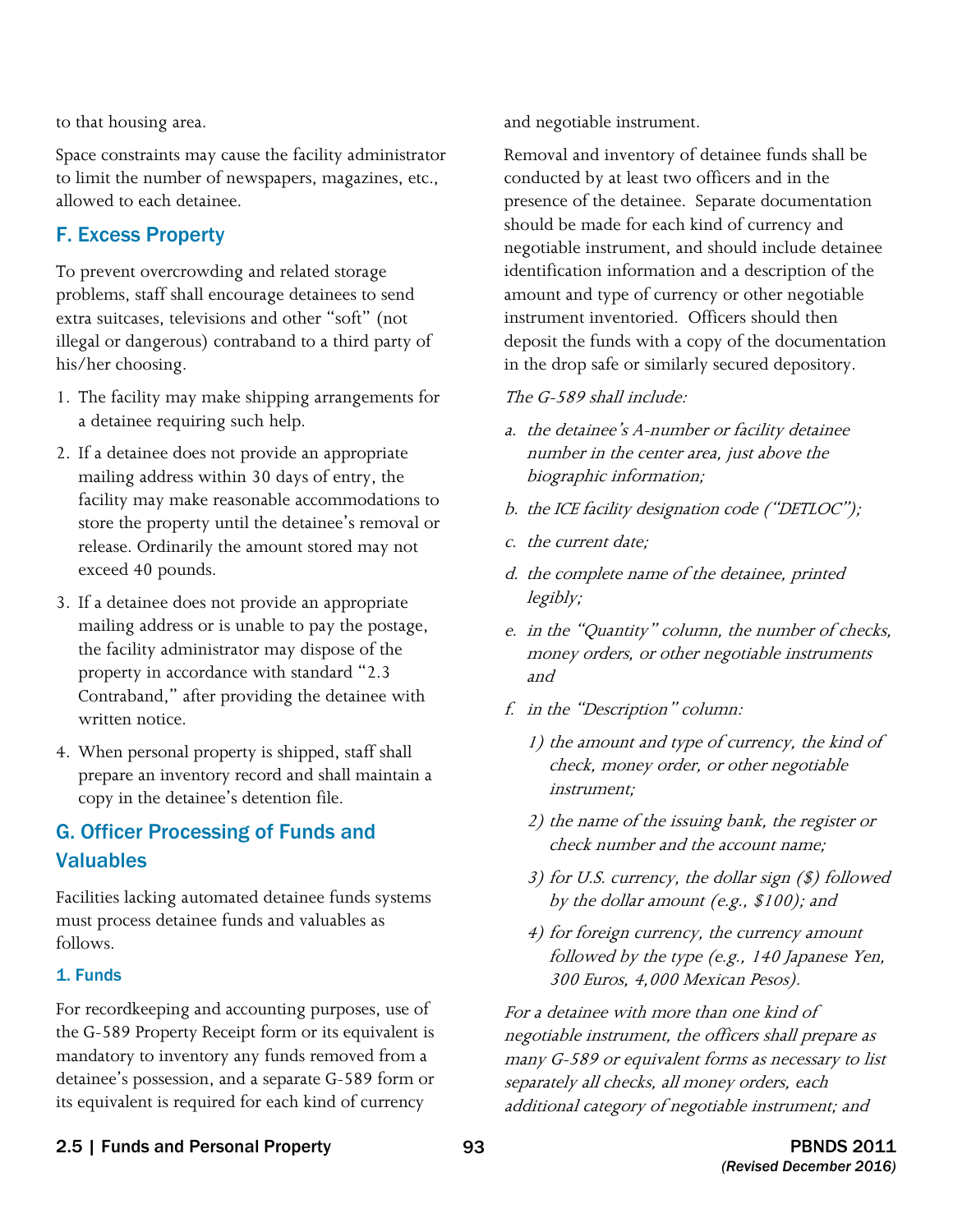#### each type and amount of foreign currency. proofing.

If cash is returned to the detainee for possession inside the facility, staff shall record the transaction in the "Description" column of the affected G-589 form or equivalent.

The two officers and the detainee shall sign all copies, after which the copies shall be distributed as follows:

- a. white original/first copy to the detainee (property receipt);
- b. blue/second copy to detainee's I-385 booking card or detention file (attachment), and
- c. pink/third copy to funds envelope (insert).

 The admissions processing officer shall record each Form G-589, or equivalent, issued and enter the initials and any corresponding identifiers of Receipt Logbook, or equivalent. The officer shall then deposit an envelope containing the currency, checks, money orders, other negotiable items and G-589 receipt(s) in the drop safe. receipting officers in the facility's G-589 Property

#### 2. Small Valuables, Including Jewelry

 describe generally each item of value. The officers should then record the issuance of this Form G-589 and deposit the envelope in the drop safe or similarly The Form G-589 or equivalent should be used to in the facility's Property Receipt Logbook or equivalent, place the valuables in a secured envelope, secured depository.

 item of value. Jewelry shall be described in general red/white stone"), with no mention of brand name or monetary value. The detainee and two processing copies distributed as noted above in this standard. The officers shall then place the valuables (and The Form G-589, or equivalent, shall describe each terms (e.g., ring—"yellow/white metal with officers shall sign the G-589 or equivalent with pink/third copy of G-589) in a clear envelope, which they shall secure via approved techniques for tamper-

The processing officer shall record the issuance of this G-589 in the G-589 Property Receipt Logbook or equivalent. The officer shall then deposit the secured valuables envelope and G-589 receipts in the drop safe provided. Zippered nylon bags are not authorized.

#### 3. Large Valuables

storage area. The Form G-589, or equivalent, Large valuables are items that do not fit into property envelopes, for example, televisions or musical instruments. The Form G-589 or equivalent should be used to describe generally each item of value. The officers should then record the issuance of this Form G-589 in the facility's Property Receipt Logbook or equivalent, tag the large valuable with a copy of the Form G-589 and a Baggage Check (Form I-77), and secure the item(s) in the designated including a description of each item, shall be prepared and distributed as above. The large valuables shall then be tagged with a copy of the Form G-589 and a Baggage Check (Form I-77). The officers shall attach a copy of the Form G-589 and the center portion of the Form I-77 to the detainee's booking card or detention file. The processing officer shall record the G-589 issuance in the facility's G-589 Property Receipt Logbook or equivalent and secure the item $(s)$  in the designated storage area.

#### H. Supervisor Processing of Funds and Valuables

During each shift, the supervisory security officer shall verify the accuracy of all G-589 Forms or equivalent, record all funds and items in the drop safe or similarly secured depository in the supervisors' property log, and verify the disposition of all large valuables in the designated secured locked area.

The supervisory security officer or equivalent shall remove the contents of the drop safe during his/her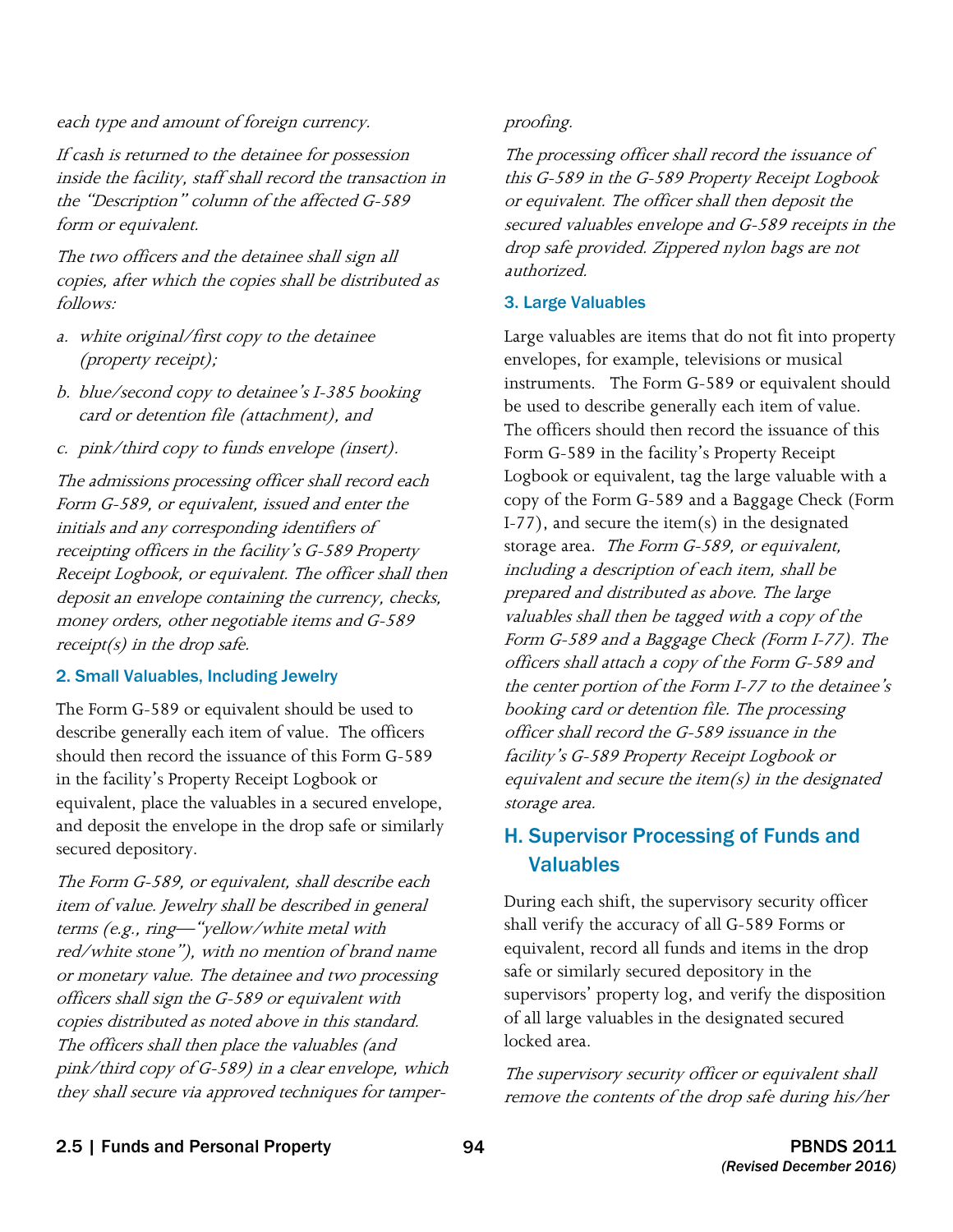shift and initial the G-589 accountability log. The supervisor shall:

- 1. verify the correctness of all G-589 Forms or equivalents;
- 2. record the amount of cash and describe each item in the supervisors' property log and
- 3. verify the proper disposition of funds and valuables by checking the sealed envelopes in the cash box, the property envelopes in the safe, and the safekeeping of all large valuables in the designated secured locked area.

### I. Officer Processing of Baggage and Personal Property Other Than Funds and Valuables

An itemized inventory of all detainee baggage and personal property (separate from funds and valuables) shall be completed during admissions processing using the personal property inventory form. Each facility shall inventory all property, even in the event that the property was previously inventoried by another facility and is contained in a sealed bag. If a detainee has no baggage, a facility container shall be provided to store his/her personal property.

A Form I-77 or equivalent shall also be issued for each separate item of baggage or container.

opened in the presence of the detainee. All detainee luggage and facility containers used for storing detainee personal property shall be secured in a tamper-resistant manner and shall only be

These procedures do not apply to identity. documents (e.g., passports, birth certificates, etc.), which are held in each detainee's A-file.

The personal property inventory form must contain the following information at a minimum:

- 1. date and time of admission;
- 2. detainee's complete name and A-number or facility detainee number;
- 3. description, quantity and disposition of articles; disposition may be indicated as either:
	- a. "S" for "safekeeping" (by the facility); or
	- b.  $R$ " for "retained" (by the detainee);
- 4. general condition of the property and
- 5. signatures of the officer completing the inventory and the detainee.

After being properly inventoried and inspected for contraband, all baggage and facility containers shall be tagged and stored securely.

A pre-numbered, three-part Form I-77 or its equivalent shall be issued for each separate item of baggage or container. The front side of the Form I-77 has three parts: top (Part I); center (Part II); and bottom (Part III), the reverse side of which provides additional space to describe and identify the baggage or container.

- 1. Each Form I-77 or its equivalent shall bear the detainee's full name and A-number/facility detainee number and the date.
- 2. The detainee's signature must appear on both the top (Part I) and bottom (Part III) of the Form I-77 or its equivalent.
- 3. The top part of the Form I-77 or its equivalent shall be attached to the detainee's property.
- 4. The center part shall provide a brief description of the property container (for example, black suitcase, paper bag, etc.) and shall be attached to the detainee's booking card or detention file.
- 5. The bottom part shall be given to the detainee and the reverse side shall also contain a brief description of the property container.

 All detainee luggage and facility containers used for storing detainee personal property shall be secured in a tamper-resistant manner (e.g., by a tamperproof numbered tie strap) and shall only be opened in the presence of the detainee.

A logbook shall be maintained listing detainee name,

2.5 | Funds and Personal Property **95** 95 PBNDS 2011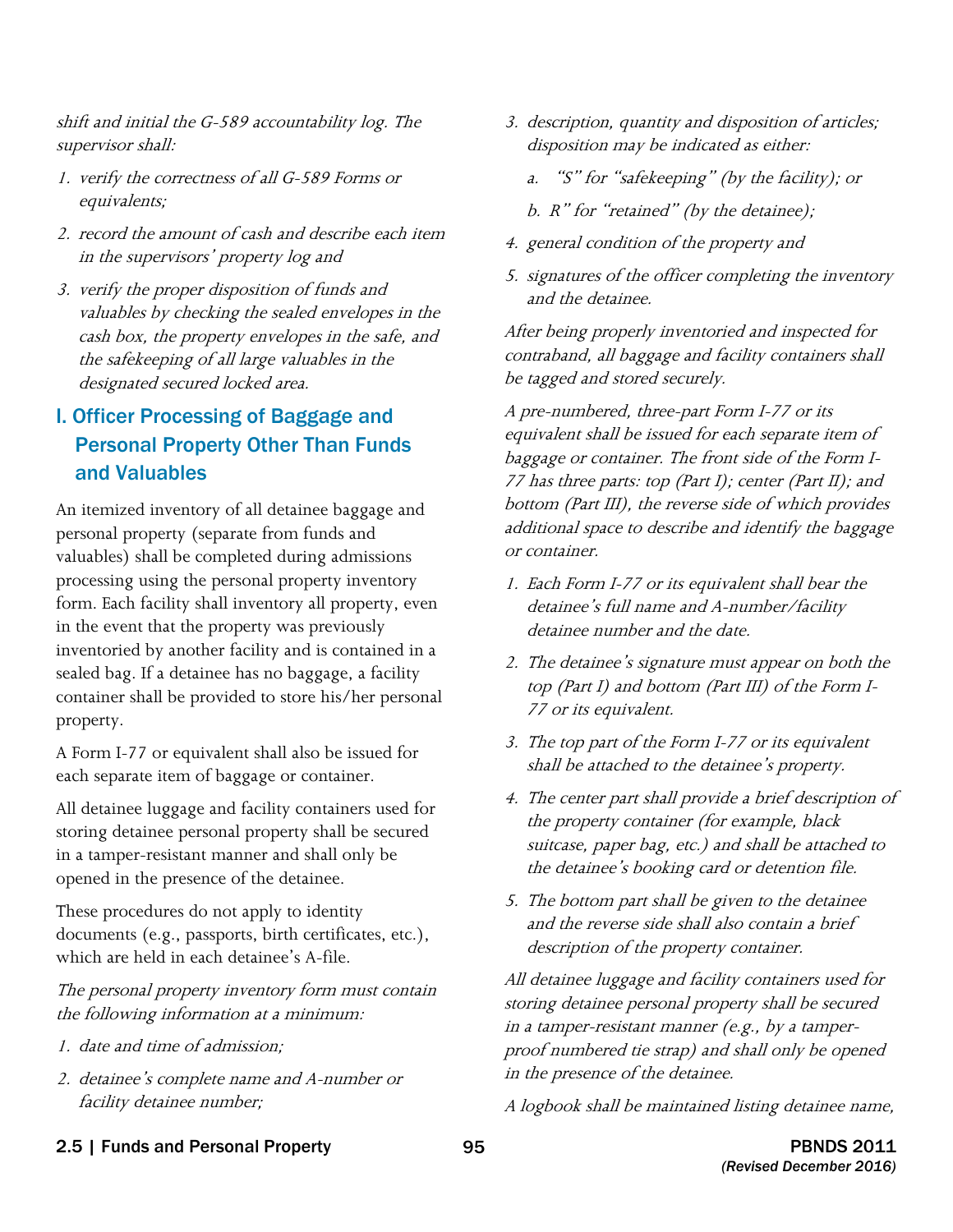A-number or facility detainee number, I-77 number, security tie-strap number, property description, date issued and date returned.

Tagged baggage and other property tagged only with an Form I-77, or equivalent, shall then be stored in the facility baggage storage area.

#### *J. Inventory and Audit*

 custody of, or access to such items changes with logbook shall record the date, time and the name of the officer(s) conducting the inventory. Any Both on-coming and off-going supervisors shall simultaneously conduct an audit of detainee funds, property envelopes and large valuables where physical facility shift changes. The property and valuables discrepancies shall be immediately reported to the Chief of Security, who shall follow facility procedure to ensure that all detainee funds and valuables are accounted for.

For each audit, facilities shall use Form G-786 Alien Funds Audit Sheet, or equivalent, reflecting, at a minimum, the following information:

- 1. Funds Held by Officers Other than the On-Duty Supervisor At no time shall funds be held by officers other than the on-duty supervisor;
- 2. Cash on Hand

The count is to be made by the incoming processing supervisor, who shall fill in the appropriate blanks with the amount of each denomination (U.S. currency);

- 3. Checks, Money Orders, or Other Negotiable Items The count is to be made by the in-processing supervisor, and the appropriate blanks are to be filled in reflecting the amount of checks, money orders and other negotiable items;
- 4. Total of G-589 Property Receipts This figure represents the total amount of funds, checks, money orders and other negotiable items as reflected by the copies of the Form G-589 or

equivalents in the cash box;

- 5. Disbursed During Shift This figure represents the total amount of funds disbursed during the shift. The out-going processing supervisor shall enter disbursal information;
- 6. Received During Shift

This figure represents the total amount of funds collected during the shift. The out-going processing supervisor shall complete this information;

7. Cash on Hand at End of Shift

This figure represents the amount on hand as counted by the out-going processing supervisor. (If the logged figure does not match with the cash currently on hand, a new audit shall be conducted.) The Chief of Security or equivalent shall follow facility procedures to ensure that all detainee funds and valuables are accounted for; and

 jointly by the detention operations supervisor or equivalent, and a detention staff member. The audit shall be logged in the property and valuables logbook. Discrepancies shall be reported to the Chief of Security (or equivalent). The Chief of all detainee funds and valuables are accounted for. 8. Number of Sealed Property Bags In facilities without commissaries, a comprehensive weekly audit shall be completed Security or equivalent shall take the necessary steps, according to facility policy, to ensure that

An inventory of detainee baggage and other nonvaluable property shall be conducted by the facility administrator's designee at least once each quarter.

The facility's inventory audit shall indicate the inventory's date and time, and the name of the officer(s) conducting the inventory. Any discrepancies shall be reported immediately to the facility administrator.

### K. Release or Transfer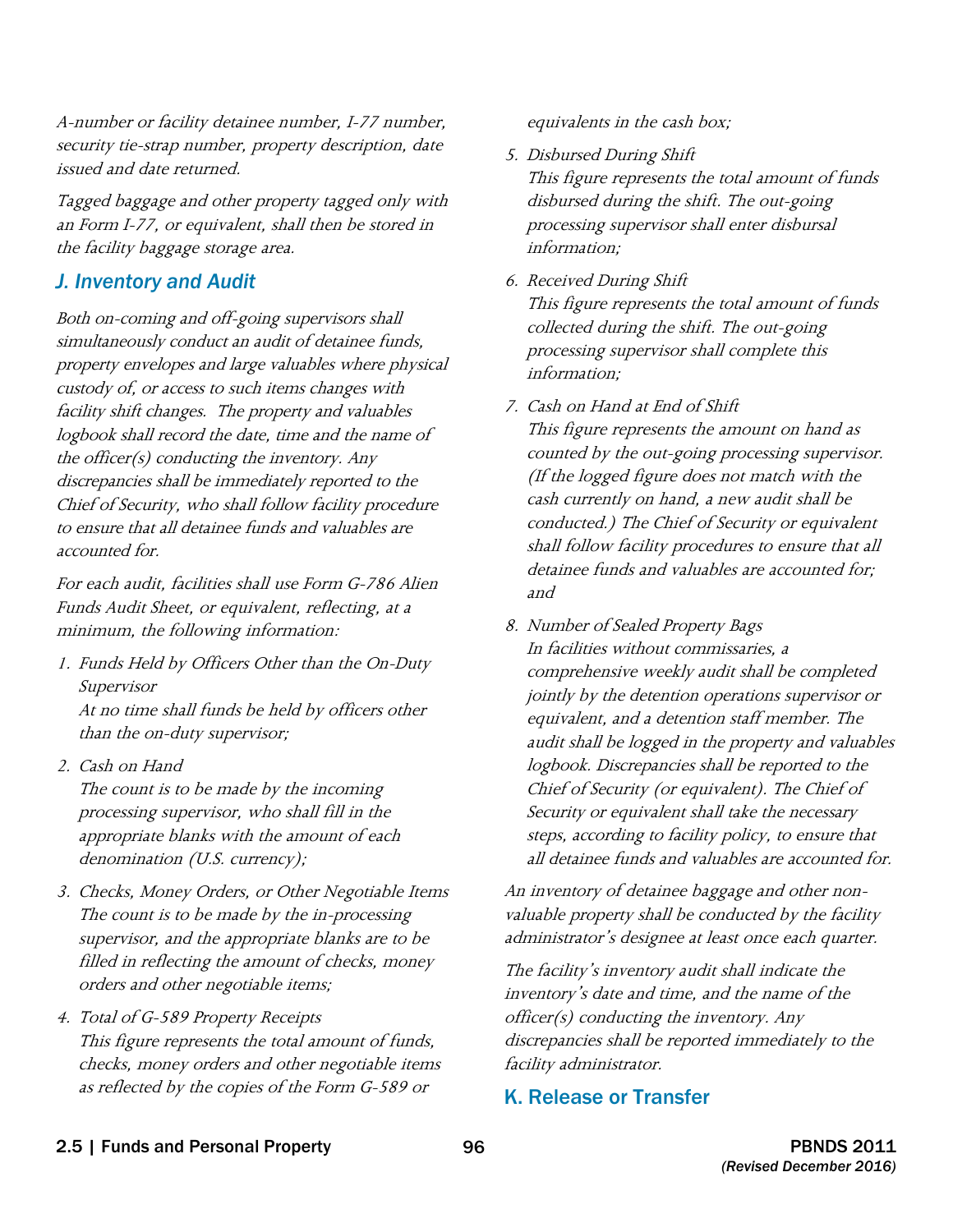After checking the I-385 Form or equivalent, wristbands and property receipts to positively identify the detainee being released or transferred, the detainee shall present the white copy of both the G-589 Form(s) and I-77 Form(s) or equivalents for all receipted property.

Staff shall compare signatures on Form I-77 receipt portions, and match cash funds, negotiable instruments, and valuables against property descriptions on G-589 forms.

For each I-77 presented, staff shall compare the signature on the detainee's portion with the portion on the stored item and the portion on the booking card. Depending on the size and kind of funds and valuables listed on the G-589, staff shall conduct checks as follows:

1. Small Valuables

Match the contents of the property envelope against the itemized list on all three copies of the G-589 Form or equivalent.

- 2. Large Valuables Match the tagged items against the description on all three copies of the G-589 Form or equivalent.
- 3. Negotiable Instruments Match the negotiable instruments against the description on all three copies of the G-589 Form or equivalent.
- 4. Cash Funds

Compare the property description(s) on the white, pink and blue copies of the G-589 Form or equivalent.

After the property check, the property shall be returned to the detainee. The detainee shall then sign the blue/second copy of the G-589 Form or equivalent, indicating his/her receipt of all funds and personal property due him/her. The property log and inventory sheets shall reflect the transaction.

#### L. Lost or Damaged Property

1. General

 missing or damaged. Supervisory staff shall Supervisory personnel shall be notified when properly receipted detainee property is reported investigate and, if necessary, take prompt action to prevent further loss.

 If the property is not recovered or is recovered, but statements from the detainee and all witnesses. in damaged condition, staff shall prepare a report for the facility administrator, providing: a description of any damage; the circumstances under which the property was last seen; the circumstances under which the loss or damage was discovered; and sworn

If the property is not recovered or is recovered, but in damaged condition, staff shall prepare a report for the facility administrator, providing:

- a. name and A-number/facility detainee number of the detainee claiming ownership;
- b. description of the property and, if applicable, damage;
- c. date and time the loss or damage was discovered;
- d. name(s) of person(s) discovering the loss or damage;
- e. the circumstances under which the person $(s)$ discovered the loss or damage;
- f. names and statements of all witnesses:
- g. place, date and time the property was last seen (before reported missing or damaged);
- h. the circumstances under which the property was last seen (before reported missing or damaged); and
- i. sworn statements from the detainee and all witnesses.

A detainee being transferred, released, or removed from the country with a property claim shall be allowed to initiate the claim before leaving the facility. The facility administrator shall forward the result of the claim to the claimant's forwarding address (provided upon admission or in conjunction